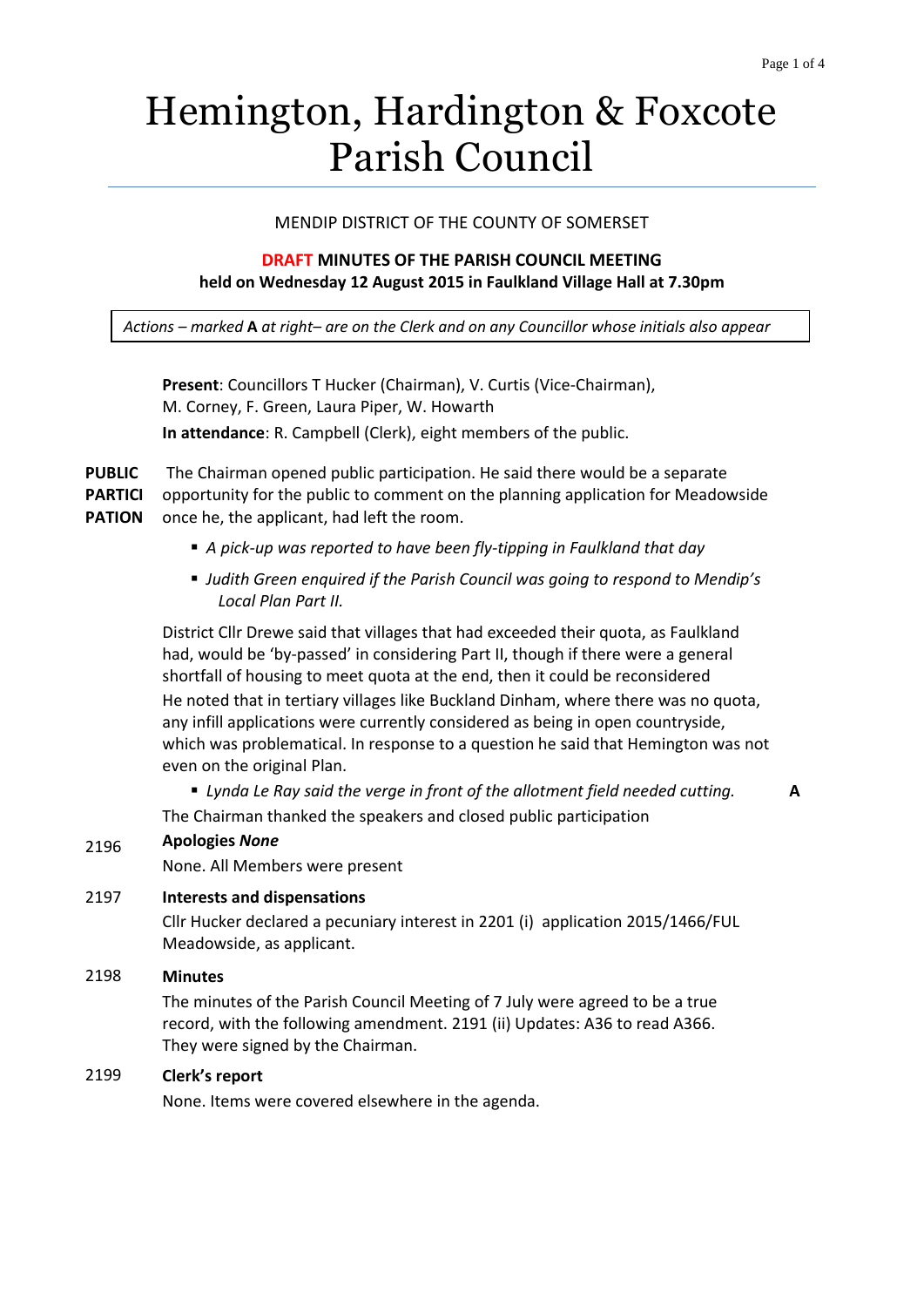## 2200 **Faulkland Playing Field**

## (i) Play equipment for younger children

A tractor, climbing wall and fireman's pole had been ordered and would be delivered by the end of August. A baby swing seat would follow in the first week of September.

Cllr Hucker drew attention to Mendip's Local Legacy Fund, which made grants of £1K to £30K. He suggested applying for a grant for a fence for the children's play area. Details can be found on online under the Local Plan, Part II. The application closing date is 16 October.

## (ii) Skateboard ramps

In response to Cllr Haworth's enquiry about older children, he suggested two skateboard ramps ('book ends') for use on the former changing room base, could be included.

## (iii) Safety inspection

This will take place in early September

# 2201 **Planning**

# (i) Applications

Cllr Hucker left the meeting. Cllr Curtis took the Chair.

No member of the public wished to speak. Councillors considered the following application.

**2015/1466/FUL** Meadowside, High Street, Faulkland BA3 5UX

Proposal: Erection of 2 x 2 bedroom detached dwellings

**RESOLVED** (proposed Cllr Curtis, 2<sup>nd</sup> Cllr Corney, unanimous) to recommend **refusal.** Comments:

1. Faulkland has already exceeded its quota of new housing in the Mendip Local Plan to 2030.

2. The narrowness of the junction of Fulwell Lane and the A366 (following the discovery that part of the land previously included in the highway splay is in private ownership) should preclude any development which increases the number of vehicle movements there.

It was noted that the plan showing the location of the proposed dwellings on the plot had not been provided with the paper plans.

Cllr Hucker returned to the meeting and resumed the Chair.

(ii) Planning decisions were noted as follows.

2015/0005/LBC Installation of rooflights at Chapel Farm, Faulkland – approved with conditions

2015/0982/APP Fulwell Lane, Faulkland. Details reserved by conditions 9 (archaeological report) and 20 (recycling of waste) on application 2013/0914 – approved.

2015/1327/HSE & 1329/LBC The Old Rectory, Foxcote BA3 5YE. Internal and external alterations including single storey extension, conversion of existing outbuilding to pool room and lowering of wall – approved with conditions

2014/2495/PAA Appeal against refusal of application for prior approval to change use of a building from agriculture to a dwelling house, Charlton Farm, Hammer Lane, Hemington. The PC's original comments will be forwarded to the inspector. **A**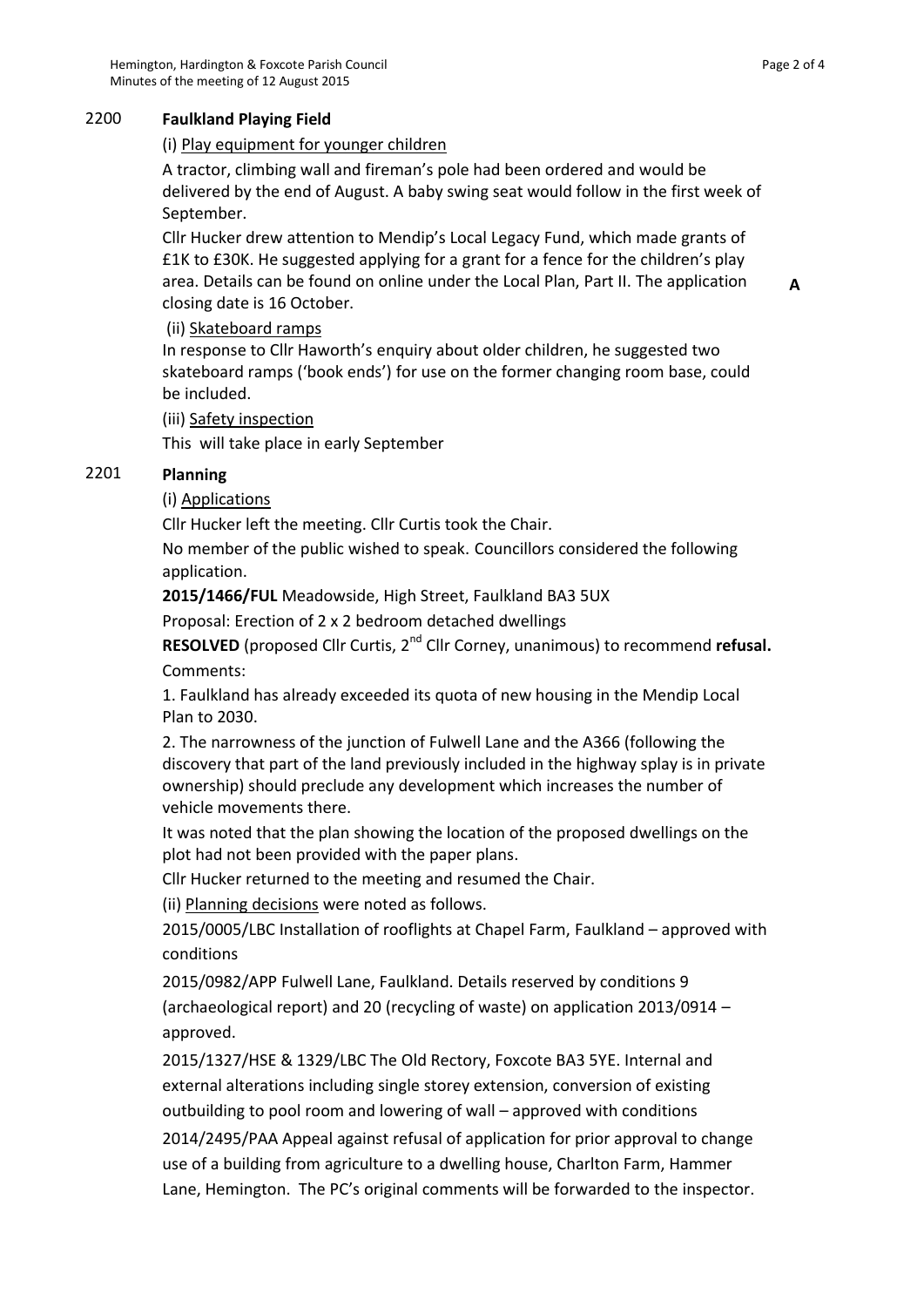It was agreed that the PC did not wish to make any further comment.

## 2202 **Highways and rights of way**

## (i) Updates

The Clerk reported that he had asked for

- the hedge next to the stone dump at Greenway Lane to be cut
- potholes at either end of Faulkland village to be filled
- **Bishop Street to be resurfaced**
- White-lining to be carried out on the resurfaced High Street

Cllr Piper reported that she had arranged a meeting with Rob Davey from Highways traffic management the next day to discuss traffic speed, calming and signage (including at Bishop Street). She would ask for 'farm'signs for Haywood Farm.

**A** LP

(i) Speedwatch Cllr Piper said that an articulated lorry coming from Terry Hill had been turned round that morning.

(iii) Road signage Councillors discussed whether rumble strips or 'narrowing' strips would work better. To be included in the discussion with Mr Davey.

## (ii) Rights of Way

Cllr Hucker said the bridleway above Faulkland Green was hard to pass because of overhanging branches. Francis Brothers to be asked to cut back.

## 2203 **Allotments**

Cllr Haworth said that only two allotments had been rented out this year and the allotment holders had struggled because of the overgrowth on the land. It was not viable to keep the allotments going. In other places people were crying out for allotments, but not here. It was not the best ground. The PC had given the allotments one last go, as requested by Lord Hylton.

It was agreed write to Savills asking for agreement to surrender the lease at the end of 2015. **A**

## 2204 **Proposed Co-op store at Norton St Philip**

Cllr Corney said he would welcome a new convenience store at Norton St Philip and this was generally agreed. The PC to write to Melanie Chiswell Brooks, who was conducting a survey for Co-op Food, welcoming the proposal. **A** LP

# 2205 **Data protection**

**RESOLVED** (proposed Cllr Corney, 2<sup>nd</sup> Cllr Haworth, unanimous) that the PC should notify the Information Commissioner that it holds and processes data on individuals (Data Protection Act 1998), as it was felt that the exceptions relied on by Parish Councils no longer covered Hemington PC's case. **A**

#### 2206 **Finance**

(i) The financial statement to 12.08.2015 was received and approved (ii) **RESOLVED** (MC/WH unanimous) to pay

| Cheque | Payee and item                                           |         |
|--------|----------------------------------------------------------|---------|
| 953    | Active Garden Ltd, play equipment inc. VAT               | 2026.00 |
| 954    | Clerk's salary August (postdated) £221.70 expenses £5.00 | 226.70  |
| 955    | Information Commissioner's Office                        | 35.00   |